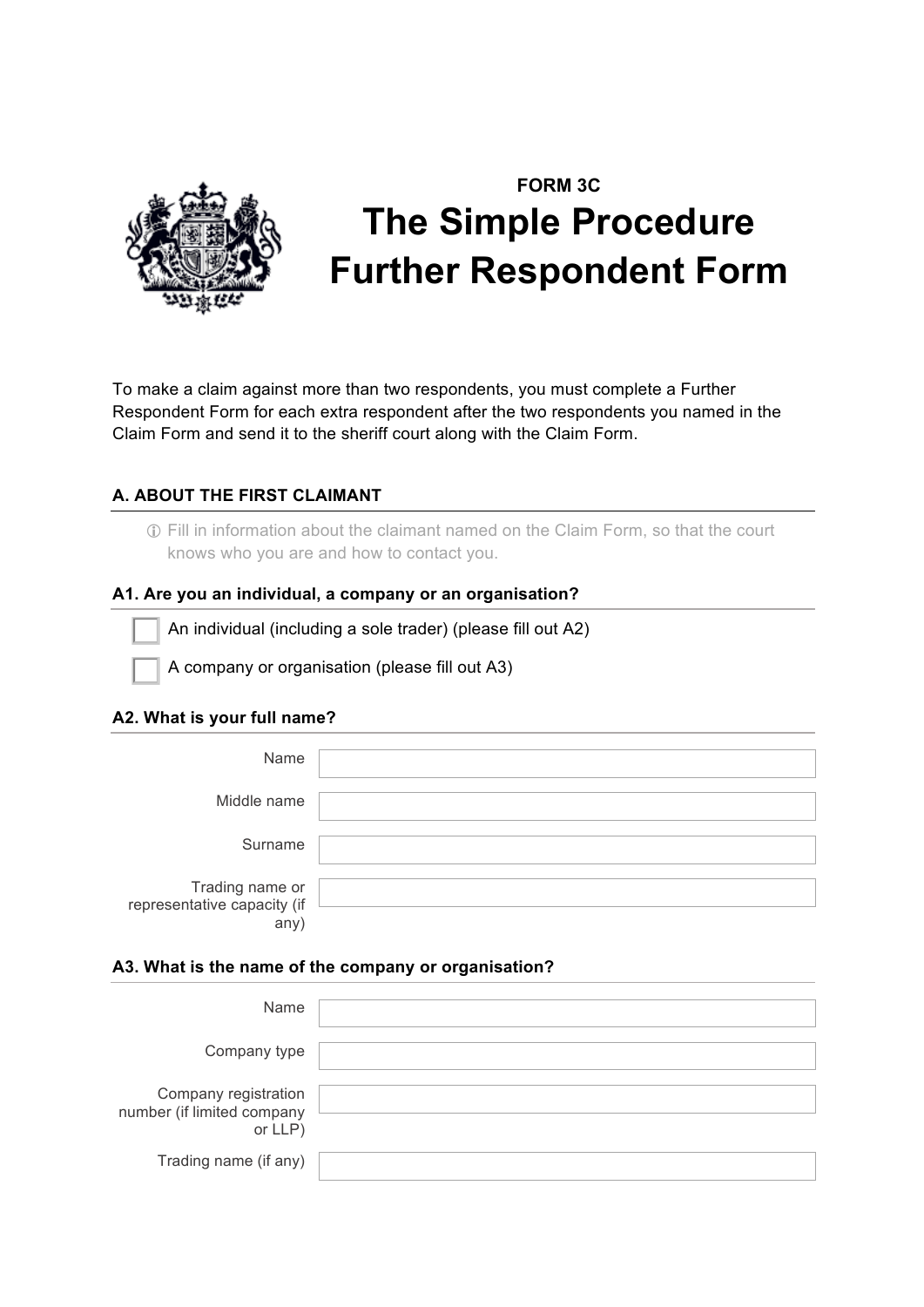#### **A4. What is your address?**

| Address       |  |
|---------------|--|
| City          |  |
| Postcode      |  |
| Email address |  |

## **B. ABOUT THE FURTHER RESPONDENT**

#### **B1. What is the first respondent's full name or company name?**

! You must fill in information about the first respondent you named in part C of the Claim Form so that the court knows which claim this relates to.

#### **B2. What is the second respondent's full name or company name?**

! You must fill in information about the second respondent you named in part C of the Claim Form so that the court knows which claim this relates to.

#### **B3. Is the further respondent an individual, a company or an organisation?**

An individual (including a sole trader) (please complete B4)

A company or organisation (please complete B5)

#### **B4. What is the further respondent's full name?**

! If the further respondent is an individual trading under a business name, please also give that name.

| Name                  |  |
|-----------------------|--|
| Middle name           |  |
| Surname               |  |
| Trading name (if any) |  |